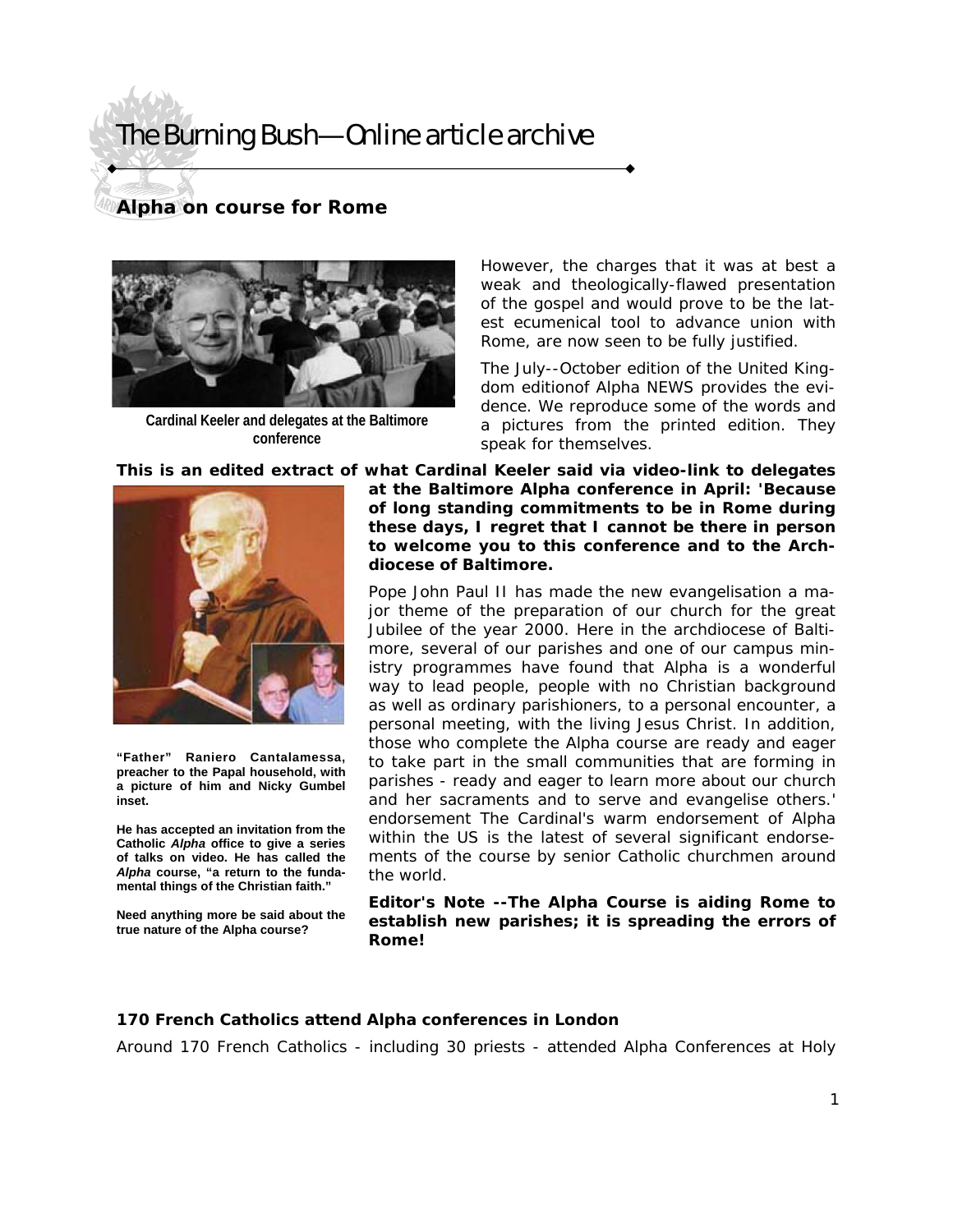### The Burning Bush—Online article archive

Trinity, Brompton, London, in February and June. The course's popularity is growing fast in France following the recent publication of the Alpha materials in French.

Some 120 French churchpeople attended the first conference and around 50 attended the second. A special live translation service was provided for the benefit of the French delegates, enabling them to listen to all the talks in French through headphones. Around 95 per cent of the French population are baptised as Catholics but only a small proportion attend church regularly.

Many of those who attended wrote letters of thanks to say how they were profoundly moved by what they heard at the conference and that they now intend to set up Alpha courses at their home churches.

Hundreds of other French Catholic leaders have attended special Alpha training sessions throughout France in recent months. By next year, it is believed that around 3,000 French church leaders will have received training in running Alpha courses. It is not known exactly how many courses are now running in France, but it is estimated that it will grow considerably during the next year.

**Editor's Note --The** *Alpha* **Course is "profoundly" moving Roman Catholics, not out of her evil system but to a tighter embrace of her falsehoods.** 

**In New Zealand, the Archbishop of Wellington, Cardinal Thomas Williams, opened an Alpha conference in July 1997, saying, 'News of Alpha has been spreading fast and many churches -my own included-are becoming eager to learn more of its content and method, and of what Alpha might do in energising the life and mission of our parishes.' After the conference, the Cardinal's Auxiliary Bishop of Wellington, Bishop John Dew, declared in his diocesan newspaper, 'Both Cardinal Tom and I would be very happy to see Alpha used within the Catholic Church.'** 

In Britain, Cardinal Basil Hume, Archbishop of Westminster, wrote a warm message of welcome to hundreds of delegates attending three Catholic Alpha conferences held in Westminster Cathedral Hall. And during an official visit to to the Convent of Jesus and Mary Language College in Willesden, north London, in 1997, he spoke with schoolchildren attending a Youth Alpha course there.

Several Catholic bishops have opened Alpha conferences in the UK, including the Rt. Rev'd Patrick Kelly, Archbishop of Liverpool, and the Rt. Rev'd Ambrose Griffiths, Bishop of Hexham and Newcastle.



**The late Cardinal Hume** 

Bishop Griffiths told delegates, 'We want to evangelise, but we don't seem to have found the right method. I think that the Alpha course offers easily the best method so far invented.'